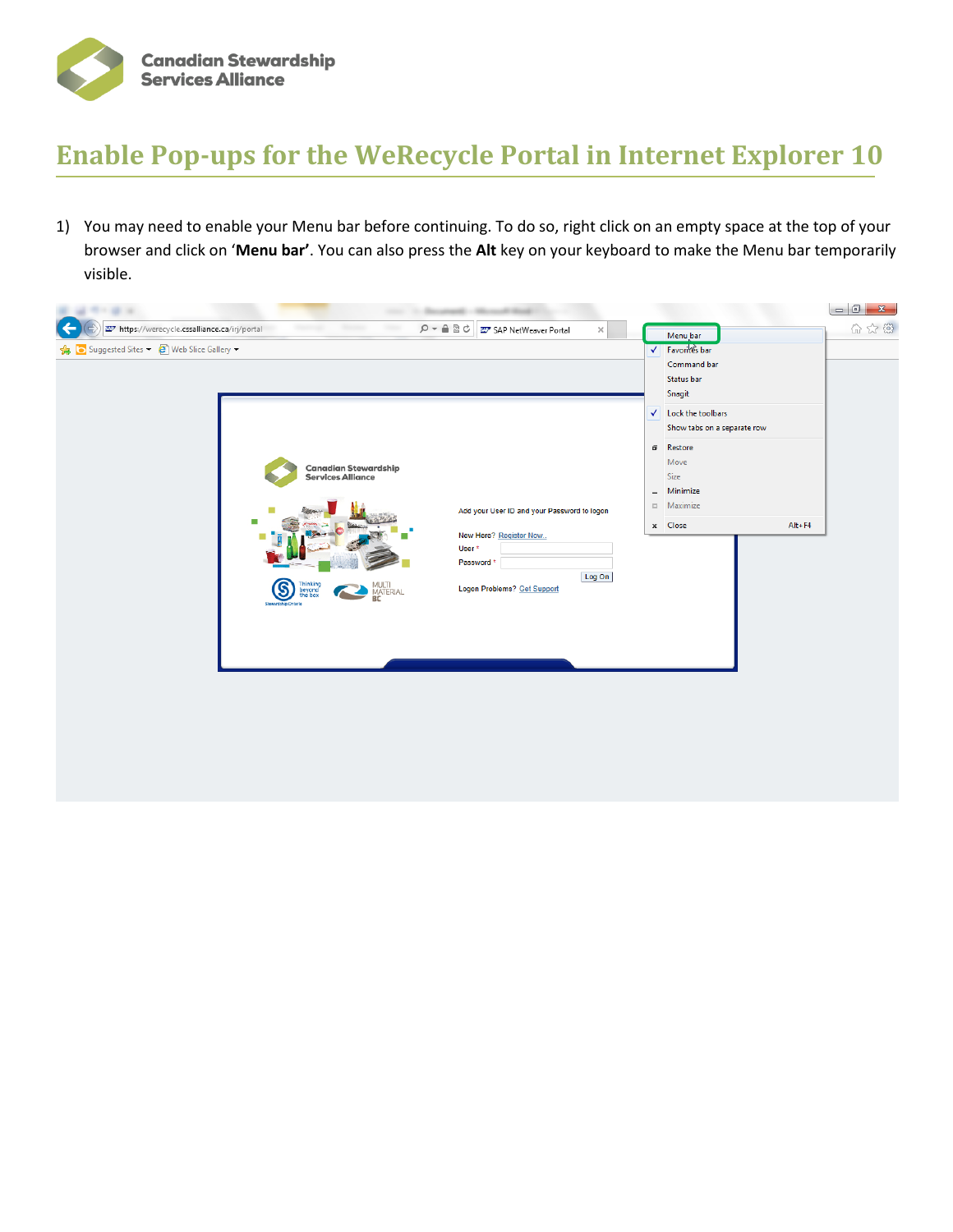

2) Ensure compatibility mode is enabled before continuing. To do so, click on the **Compatibility View** button<sup>2</sup> on the far right of the **Address Bar**.

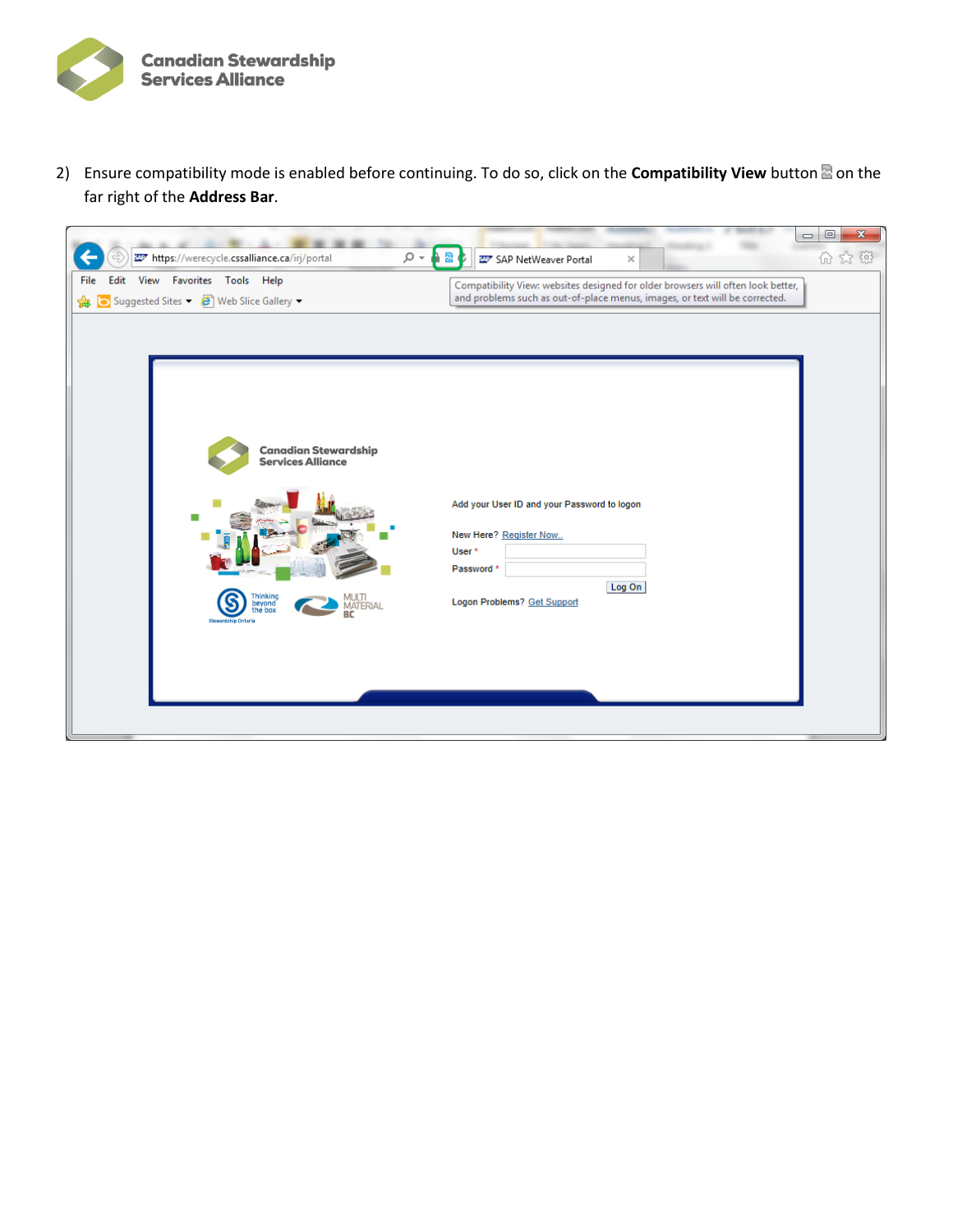

3) If you do not see the **Compatibility View** button<sup>2</sup>, enable Compatibility View by click on Tools and then **Compatibility View Settings**

| https://werecycle.cssalliance.ca/irj/portal                      |                                                                                                                                                                                                                    | $Q - A B C$                     | SAP NetWeaver Portal<br>$\times$                                                                     | $= 0$<br>$\mathbf{x}$<br>价众链 |
|------------------------------------------------------------------|--------------------------------------------------------------------------------------------------------------------------------------------------------------------------------------------------------------------|---------------------------------|------------------------------------------------------------------------------------------------------|------------------------------|
| View Favorites Tools Help<br>File<br>Edit<br>Suggested Sites - 2 | Delete browsing history<br><b>InPrivate Browsing</b><br>Tracking Protection<br><b>ActiveX Filtering</b><br>Fix connection problems<br>Reopen last browsing session<br>Add site to Start menu                       | Ctrl+Shift+Del<br>Ctrl+Shift+P  |                                                                                                      |                              |
| Stev                                                             | View downloads<br>Pop-up Blocker<br>SmartScreen Filter<br>Manage add-ons<br>Compatibility View<br>Compatibility View settings<br>Subscribe to this feed<br>Feed discovery<br>Windows Update<br>F12 developer tools | $Ctrl + J$<br>$\mathbb{Z}$<br>ь | ir User ID and your Password to logon<br>re? Register Now<br>rd *<br>Log On<br>Problems? Get Support |                              |
|                                                                  | Internet options                                                                                                                                                                                                   |                                 |                                                                                                      |                              |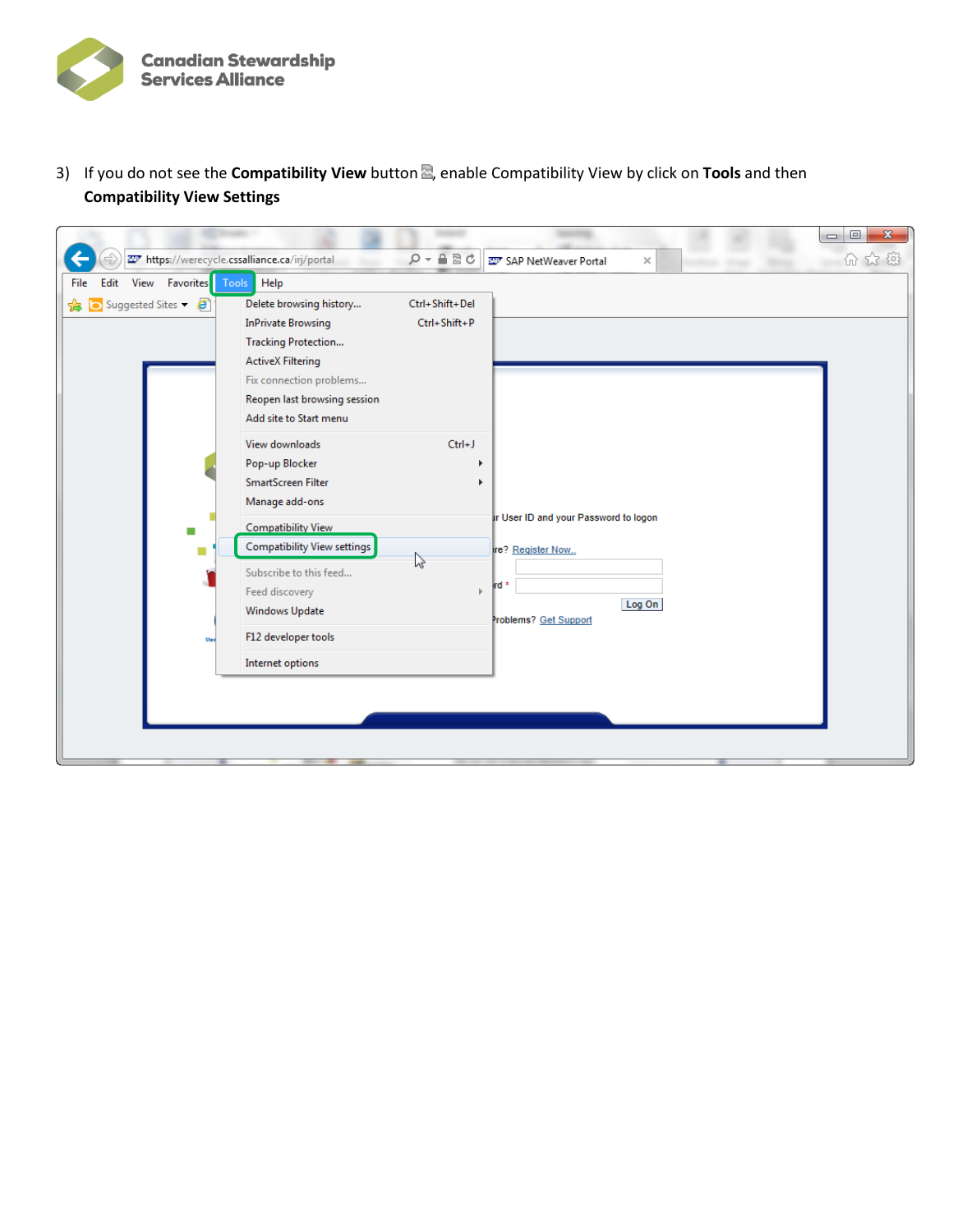

4) In the **Compatibility View Settings** window, under the **Add this website** field, type in **\*.cssalliance.ca** and then click on the **Add** button. Click on **Close** to save this setting.

| $\mathbf{x}$<br><b>Compatibility View Settings</b>                                                                                                                                                                                    | $\Sigma$<br>$\Box$<br>$\qquad \qquad \Box$                                                                                                        |
|---------------------------------------------------------------------------------------------------------------------------------------------------------------------------------------------------------------------------------------|---------------------------------------------------------------------------------------------------------------------------------------------------|
| You can add and remove websites to be displayed in<br>Compatibility View.                                                                                                                                                             | A B C<br>$\circ$<br>分公辩<br>SAP NetWeaver Portal<br>$\overline{\phantom{a}}$<br>×                                                                  |
| Add this website:<br>*.cssalliance.ca<br>Add<br>Websites you've added to Compatibility View:                                                                                                                                          |                                                                                                                                                   |
| Remove<br>Display all websites in Compatibility View<br>Display intranet sites in Compatibility View<br>Download updated compatibility lists from Microsoft<br>Learn more by reading the Internet Explorer privacy statement<br>Close | Add your User ID and your Password to logon<br>New Here? Register Now<br>User <sup>*</sup><br>Password *<br>Log On<br>Logon Problems? Get Support |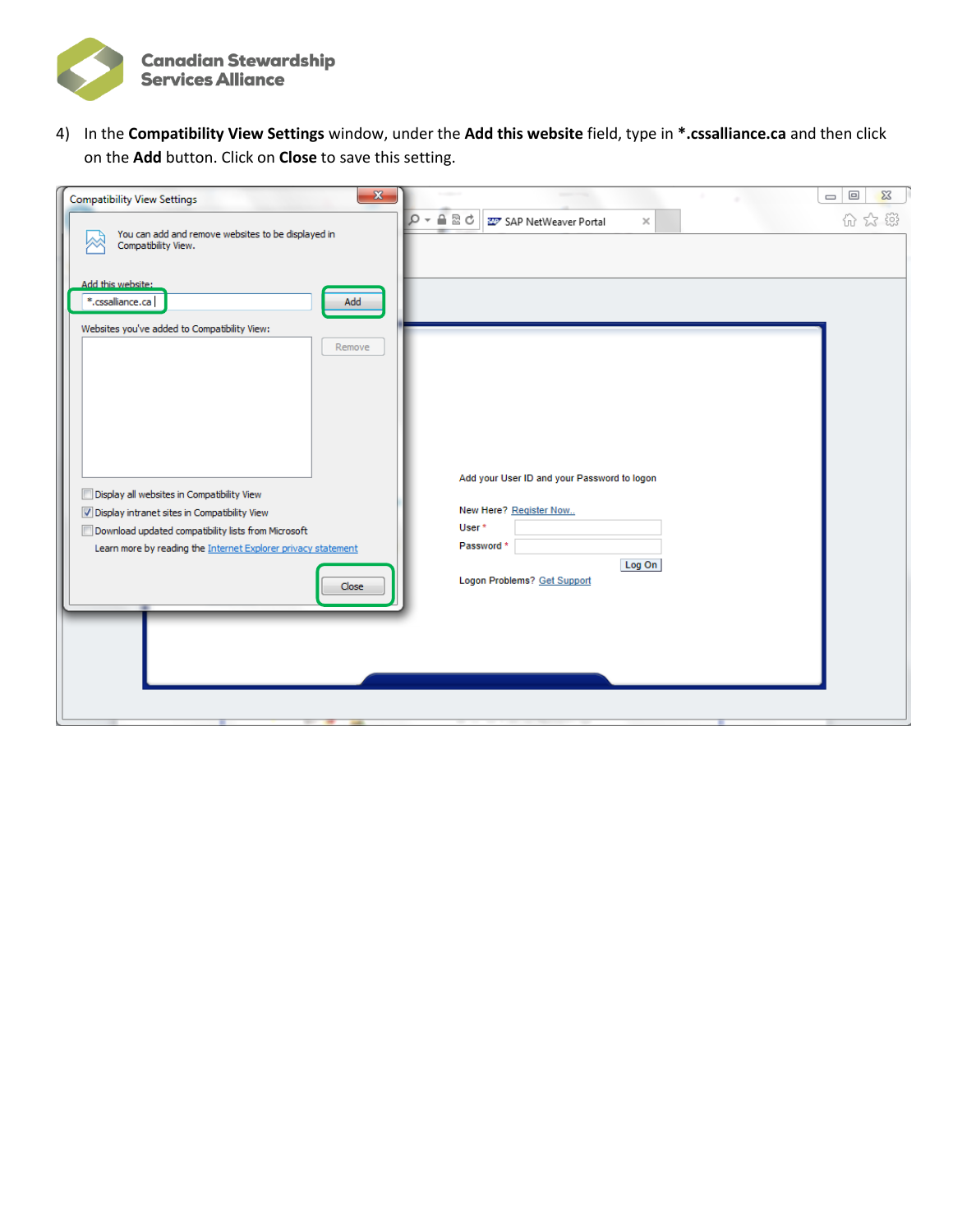

5) To enable pop-ups in from the CSSA domain, click on **Tools** in the menu bar, then **Pop-up Blocker**, and finally **Pop-up Blocker settings**.